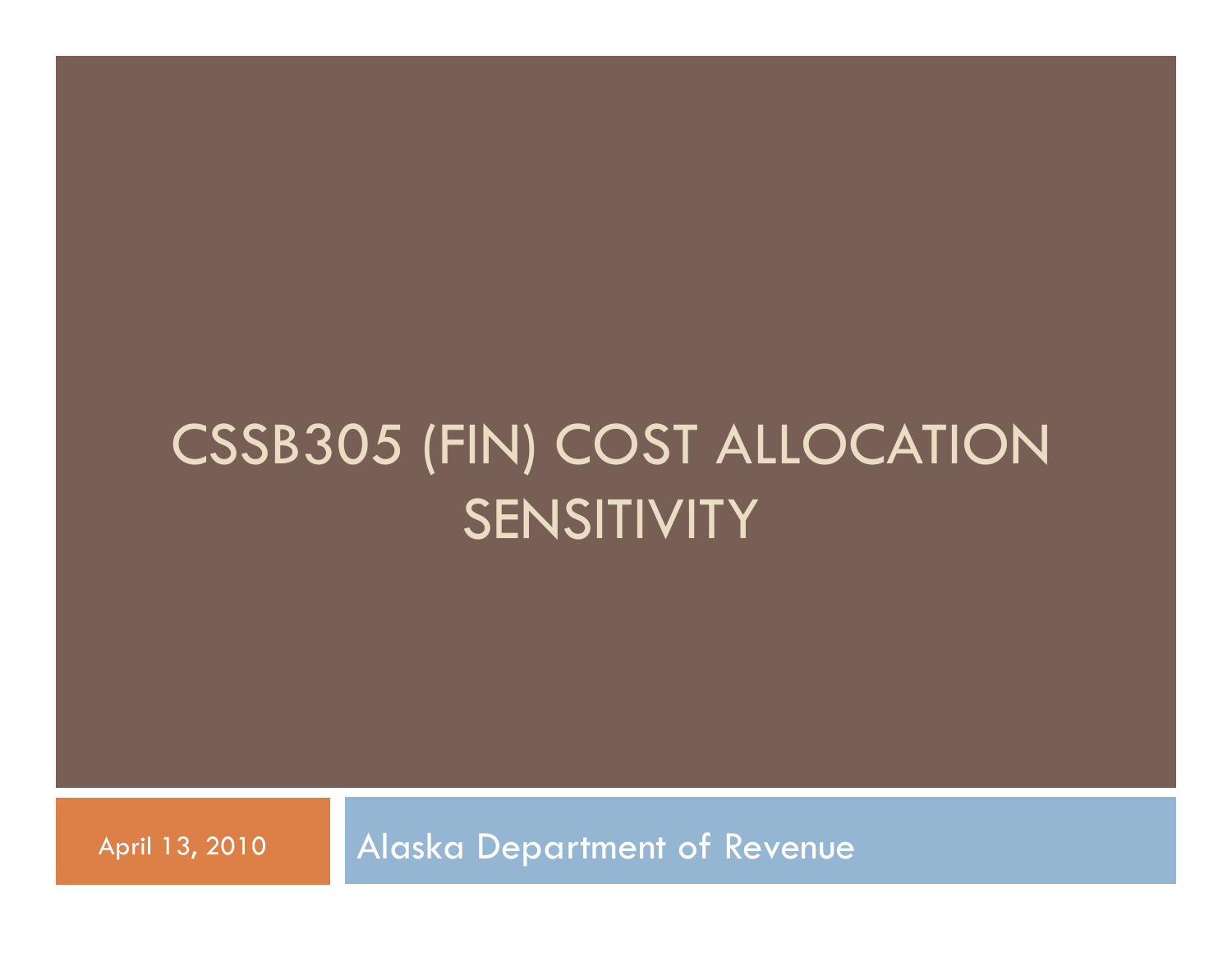#### Methodology

- **n** Model Assumptions:
	- **One year snapshot**
	- $\blacksquare$  4.5 Bcf/d and 500 Mbbl/d
		- $\blacksquare$  (additional sensitivity of 4.5 Bcf/d and 200 Mbbl/d)
	- $\blacksquare$  Total Opex = \$2.2 Bn and Total Capex = \$2.2 Bn
- $\Box$  Ran multiple cases varying oil price from 40 to 200  $\Box$ \$/bbl and gas price parity from 6 to 26
- □ Ran the above cases for each of BOE, PoP and calculated the difference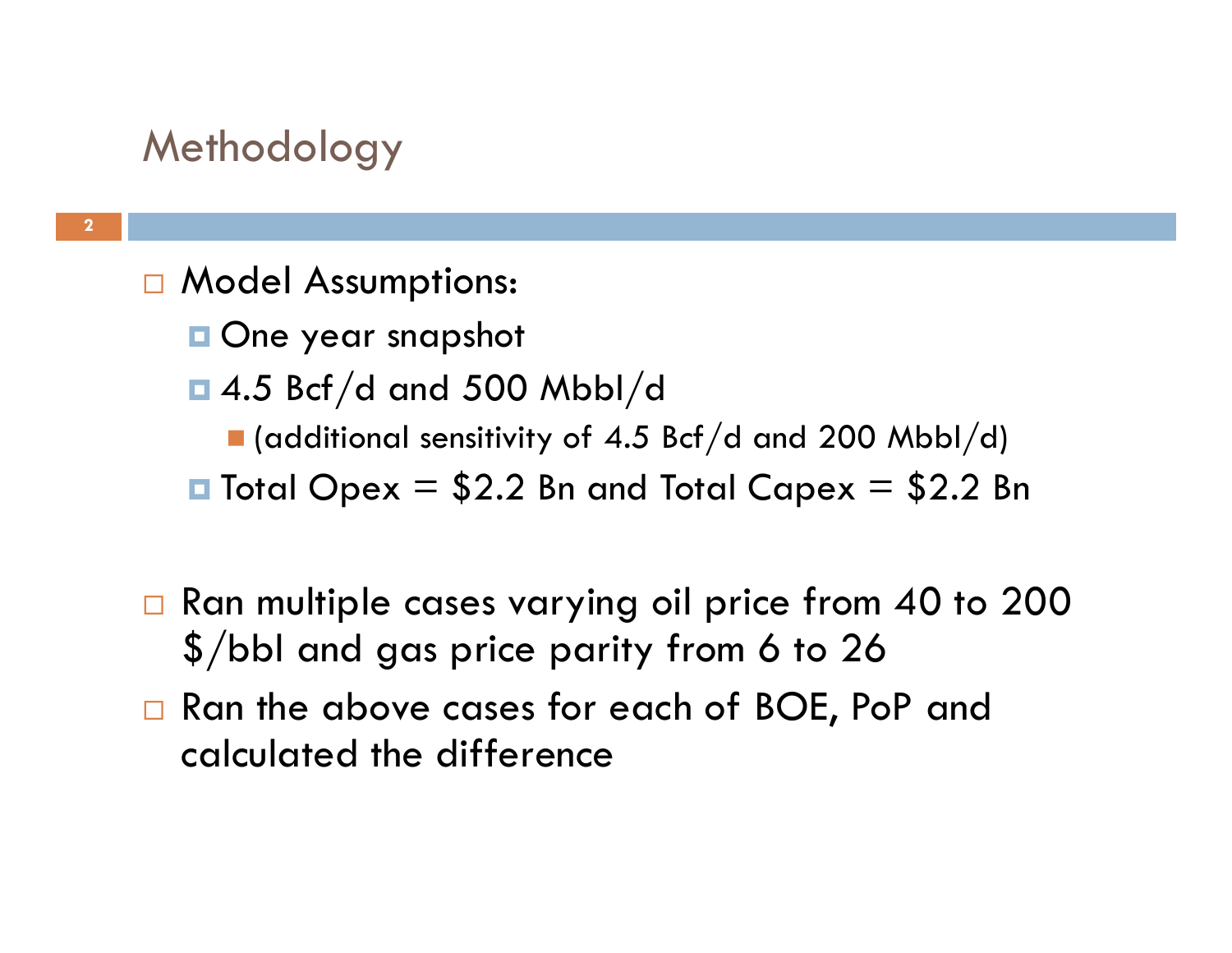# **Total Tax** CSSB305 (FIN) PoP less BOE Cost Allocation

**3**

|                 |       | <b>Gas Price Parity</b> |       |       |       |       | Capex: \$2.2Bn and Opex: \$2.2Bn |       |       |       |       |       |       |       |       |       |       |
|-----------------|-------|-------------------------|-------|-------|-------|-------|----------------------------------|-------|-------|-------|-------|-------|-------|-------|-------|-------|-------|
| ₩               |       |                         |       |       |       |       | Oil Price $(\frac{5}{bb}I)$      |       |       |       |       |       |       |       |       |       |       |
|                 | 40    | 50                      | 60    | 70    | 80    | 90    | 100                              | 110   | 120   | 130   | 140   | 150   | 160   | 170   | 180   | 190   | 200   |
| 6               | 0.0   | (0.1)                   | (0.1) | (0.1) | (0.1) | (0.0) | (0.0)                            | (0.0) | 0.0   | 0.0   | (0.0) | (0.0) | (0.0) | (0.0) | (0.0) | (0.0) | (0.0) |
| 8               | (0.5) | (0.1)                   | (0.2) | (0.3) | (0.3) | (0.3) | (0.2)                            | (0.2) | (0.0) | (0.0) | 0.0   | 0.0   | 0.1   | 0.1   | (0.1) | (0.1) | (0.1) |
| 10 <sup>°</sup> | (0.5) | (0.5)                   | (0.4) | (0.4) | (0.5) | (0.5) | (0.6)                            | (0.6) | (0.2) | (0.2) | (0.1) | (0.1) | (0.1) | (0.0) | (0.0) | 0.0   | 0.0   |
| 12              | (0.5) | (0.7)                   | (0.8) | (0.7) | (0.6) | (0.7) | (0.7)                            | (0.8) | (0.5) | (0.4) | (0.3) | (0.3) | (0.2) | (0.2) | (0.2) | (0.2) | (0.1) |
| 14              | (0.5) | (0.7)                   | (1.0) | (1.0) | (0.9) | (0.8) | (0.9)                            | (1.0) | (0.6) | (0.6) | (0.6) | (0.5) | (0.4) | (0.4) | (0.3) | (0.3) | (0.3) |
| 16              | (0.5) | (0.7)                   | (1.0) | (1.3) | (1.2) | (1.1) | (1.0)                            | (1.1) | (0.7) | (0.6) | (0.7) | (0.7) | (0.7) | (0.6) | (0.5) | (0.5) | (0.5) |
| 18              | (0.5) | (0.7)                   | (1.0) | (1.3) | (1.5) | (1.4) | (1.4)                            | (1.3) | (0.8) | (0.7) | (0.7) | (0.7) | (0.8) | (0.8) | (0.8) | (0.7) | (0.6) |
| 20 <sub>2</sub> | (0.5) | (0.7)                   | (1.0) | (1.3) | (1.5) | (1.7) | (1.6)                            | (1.6) | (1.0) | (0.8) | (0.8) | (0.8) | (0.8) | (0.8) | (0.9) | (0.9) | (0.9) |
| 22              | (0.5) | (0.7)                   | (1.0) | (1.3) | (1.5) | (1.7) | (1.9)                            | (1.9) | (1.3) | (1.0) | (0.8) | (0.9) | (0.9) | (0.9) | (0.9) | (0.9) | (1.0) |
| 24              | (0.5) | (0.7)                   | (1.0) | (1.3) | (1.5) | (1.7) | (1.9)                            | (2.1) | (1.6) | (1.2) | (1.1) | (0.9) | (0.9) | (0.9) | (1.0) | (1.0) | (1.0) |
| 26              | (0.5) | (0.7)                   | (1.0) | (1.3) | (1.5) | (1.7) | (1.9)                            | (2.1) | (1.8) | (1.4) | (1.3) | (1.1) | (1.0) | (1.0) | (1.0) | (1.0) | (1.1) |

**PoP**

**> BOE 0.0 PoP <sup>=</sup> BOE PoP < BOE**

Oil: 500 Mbbl/d and Gas: 4.5 Bcf/d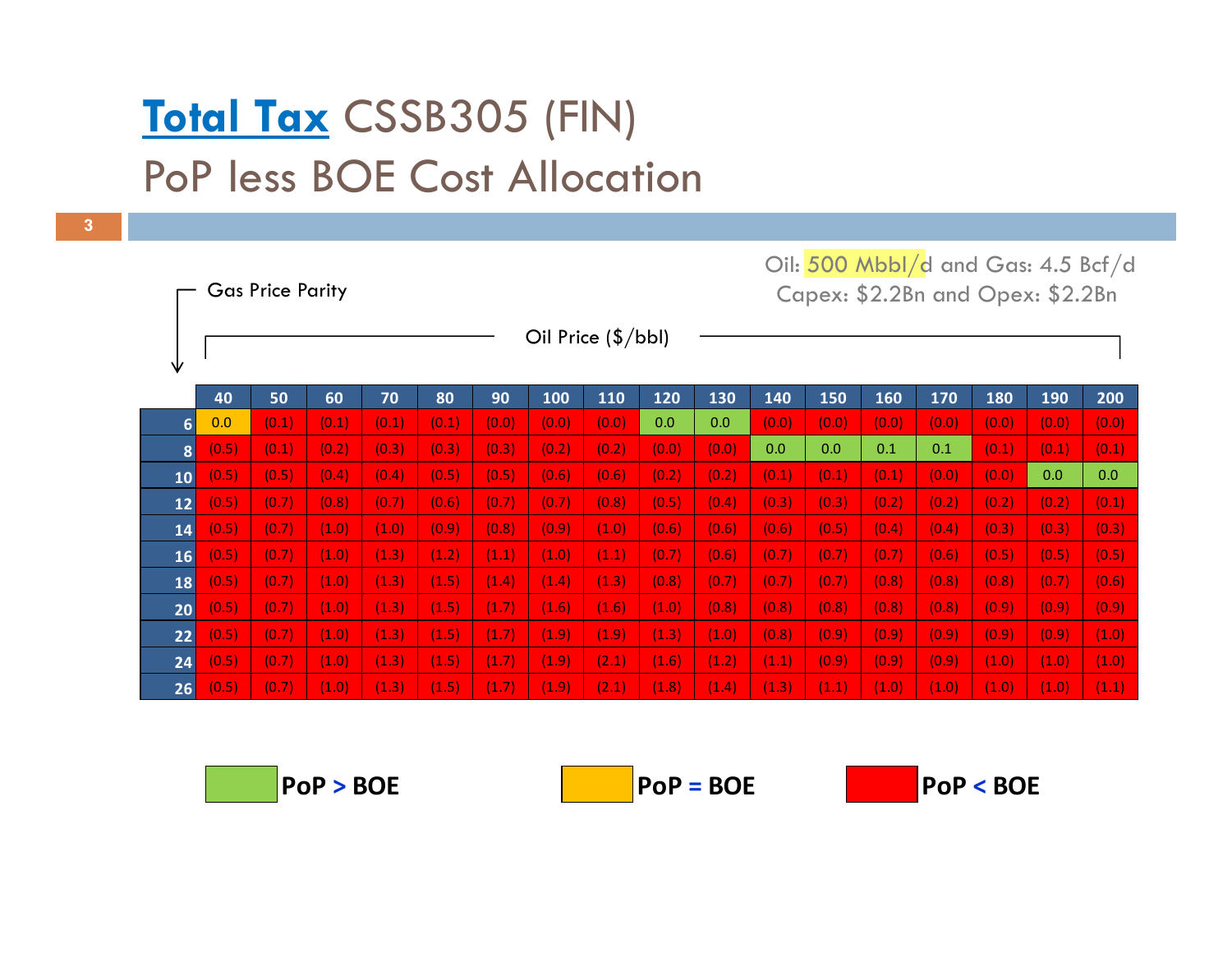# **Total Tax** CSSB305 (FIN) PoP less BOE Cost Allocation

**4**

|    |     | <b>Gas Price Parity</b> |       |       |       | Capex: \$2.2Bn and Opex: \$2.2Bn |                             |       |       |       |       |       |       |       |       |       |       |
|----|-----|-------------------------|-------|-------|-------|----------------------------------|-----------------------------|-------|-------|-------|-------|-------|-------|-------|-------|-------|-------|
| ₩  |     |                         |       |       |       |                                  | Oil Price $(\frac{5}{bb}I)$ |       |       |       |       |       |       |       |       |       |       |
|    | 40  | 50                      | 60    | 70    | 80    | 90                               | 100                         | 110   | 120   | 130   | 140   | 150   | 160   | 170   | 180   | 190   | 200   |
| 6  | 0.0 | 0.0                     | (0.1) | (0.1) | (0.0) | (0.0)                            | (0.0)                       | (0.0) | 0.0   | 0.0   | (0.0) | (0.0) | (0.0) | (0.0) | (0.0) | (0.0) | (0.0) |
| 8  | 0.0 | (0.0)                   | (0.1) | (0.2) | (0.2) | (0.2)                            | (0.2)                       | (0.2) | (0.1) | (0.0) | 0.0   | 0.0   | 0.0   | 0.1   | (0.0) | (0.0) | (0.0) |
| 10 | 0.0 | (0.0)                   | (0.3) | (0.2) | (0.3) | (0.4)                            | (0.4)                       | (0.5) | (0.3) | (0.1) | (0.1) | (0.1) | (0.1) | (0.0) | (0.0) | (0.0) | 0.0   |
| 12 | 0.0 | (0.0)                   | (0.3) | (0.6) | (0.5) | (0.5)                            | (0.6)                       | (0.6) | (0.6) | (0.4) | (0.3) | (0.2) | (0.2) | (0.2) | (0.2) | (0.1) | (0.1) |
| 14 | 0.0 | (0.0)                   | (0.3) | (0.6) | (0.9) | (0.8)                            | (0.7)                       | (0.8) | (0.7) | (0.6) | (0.5) | (0.5) | (0.5) | (0.3) | (0.3) | (0.3) | (0.3) |
| 16 | 0.0 | (0.0)                   | (0.3) | (0.6) | (0.9) | (1.1)                            | (1.1)                       | (0.9) | (0.9) | (0.8) | (0.6) | (0.6) | (0.6) | (0.6) | (0.6) | (0.5) | (0.4) |
| 18 | 0.0 | (0.0)                   | (0.3) | (0.6) | (0.9) | (1.3)                            | (1.4)                       | (1.3) | (1.1) | (0.9) | (0.8) | (0.7) | (0.7) | (0.7) | (0.7) | (0.8) | (0.7) |
| 20 | 0.0 | (0.0)                   | (0.3) | (0.6) | (0.9) | (1.3)                            | (1.7)                       | (1.6) | (1.5) | (1.2) | (0.9) | (0.8) | (0.8) | (0.8) | (0.8) | (0.8) | (0.9) |
| 22 | 0.0 | (0.0)                   | (0.3) | (0.6) | (0.9) | (1.3)                            | (1.8)                       | (1.9) | (1.8) | (1.5) | (1.2) | (0.9) | (0.9) | (0.9) | (0.9) | (0.9) | (0.9) |
| 24 | 0.0 | (0.0)                   | (0.3) | (0.6) | (0.9) | (1.3)                            | (1.8)                       | (2.1) | (2.0) | (1.8) | (1.6) | (1.2) | (1.0) | (1.0) | (1.0) | (1.0) | (1.0) |
| 26 | 0.0 | (0.0)                   | (0.3) | (0.6) | (0.9) | (1.3)                            | (1.8)                       | (2.2) | (2.3) | (2.1) | (1.8) | (1.5) | (1.3) | (1.2) | (1.1) | (1.1) | (1.1) |

**PoP**

Oil: 200 Mbbl/d and Gas: 4.5 Bcf/d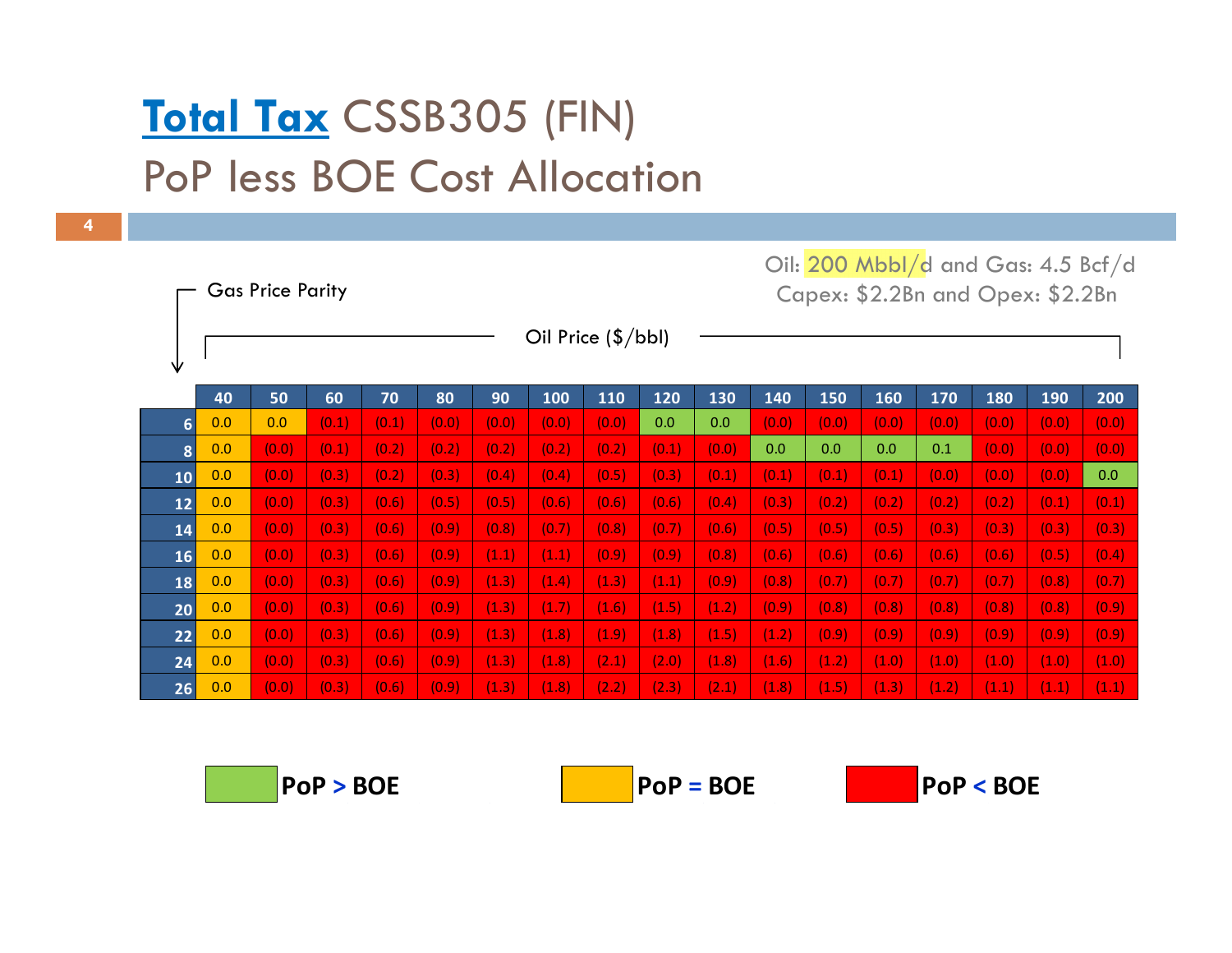# **Gas Tax** CSSB305 (FIN) PoP less BOE Cost Allocation

**5**

|                  |     | <b>Gas Price Parity</b> |     |     |     |     | Capex: \$2.2Bn and Opex: \$2.2Bn |     |     |     |     |     |     |     |     |     |     |
|------------------|-----|-------------------------|-----|-----|-----|-----|----------------------------------|-----|-----|-----|-----|-----|-----|-----|-----|-----|-----|
| ₩                |     |                         |     |     |     |     | Oil Price $(\frac{5}{bb}I)$      |     |     |     |     |     |     |     |     |     |     |
|                  | 40  | 50                      | 60  | 70  | 80  | 90  | 100                              | 110 | 120 | 130 | 140 | 150 | 160 | 170 | 180 | 190 | 200 |
| $6 \overline{6}$ | 0.2 | 0.2                     | 0.2 | 0.2 | 0.2 | 0.2 | 0.2                              | 0.2 | 0.2 | 0.2 | 0.1 | 0.1 | 0.1 | 0.1 | 0.1 | 0.1 | 0.1 |
| 8                | 0.0 | 0.2                     | 0.4 | 0.3 | 0.3 | 0.4 | 0.4                              | 0.4 | 0.4 | 0.4 | 0.5 | 0.5 | 0.5 | 0.5 | 0.4 | 0.4 | 0.4 |
| 10               | 0.0 | 0.0                     | 0.2 | 0.5 | 0.5 | 0.4 | 0.4                              | 0.4 | 0.5 | 0.5 | 0.6 | 0.6 | 0.6 | 0.6 | 0.7 | 0.7 | 0.7 |
| $12$             | 0.0 | 0.0                     | 0.1 | 0.2 | 0.5 | 0.5 | 0.5                              | 0.5 | 0.5 | 0.5 | 0.6 | 0.6 | 0.7 | 0.7 | 0.7 | 0.8 | 0.8 |
| 14               | 0.0 | 0.0                     | 0.0 | 0.1 | 0.2 | 0.4 | 0.6                              | 0.6 | 0.5 | 0.5 | 0.5 | 0.6 | 0.7 | 0.7 | 0.7 | 0.8 | 0.8 |
| 16               | 0.0 | 0.0                     | 0.0 | 0.0 | 0.1 | 0.2 | 0.4                              | 0.6 | 0.6 | 0.6 | 0.6 | 0.6 | 0.5 | 0.6 | 0.7 | 0.8 | 0.8 |
| 18               | 0.0 | 0.0                     | 0.0 | 0.0 | 0.0 | 0.1 | 0.2                              | 0.4 | 0.6 | 0.7 | 0.6 | 0.6 | 0.6 | 0.6 | 0.6 | 0.6 | 0.7 |
| 20               | 0.0 | 0.0                     | 0.0 | 0.0 | 0.0 | 0.0 | 0.1                              | 0.2 | 0.4 | 0.5 | 0.7 | 0.7 | 0.7 | 0.6 | 0.6 | 0.6 | 0.6 |
| 22               | 0.0 | 0.0                     | 0.0 | 0.0 | 0.0 | 0.0 | 0.0                              | 0.1 | 0.2 | 0.4 | 0.5 | 0.6 | 0.7 | 0.7 | 0.7 | 0.7 | 0.7 |
| 24               | 0.0 | 0.0                     | 0.0 | 0.0 | 0.0 | 0.0 | 0.0                              | 0.0 | 0.1 | 0.2 | 0.4 | 0.5 | 0.6 | 0.7 | 0.7 | 0.7 | 0.7 |
| 26               | 0.0 | 0.0                     | 0.0 | 0.0 | 0.0 | 0.0 | 0.0                              | 0.0 | 0.0 | 0.1 | 0.2 | 0.3 | 0.5 | 0.6 | 0.7 | 0.7 | 0.7 |

**PoP**

**> BOE 0.0 PoP <sup>=</sup> BOE PoP < BOE**

Oil: 500 Mbbl/d and Gas: 4.5 Bcf/d